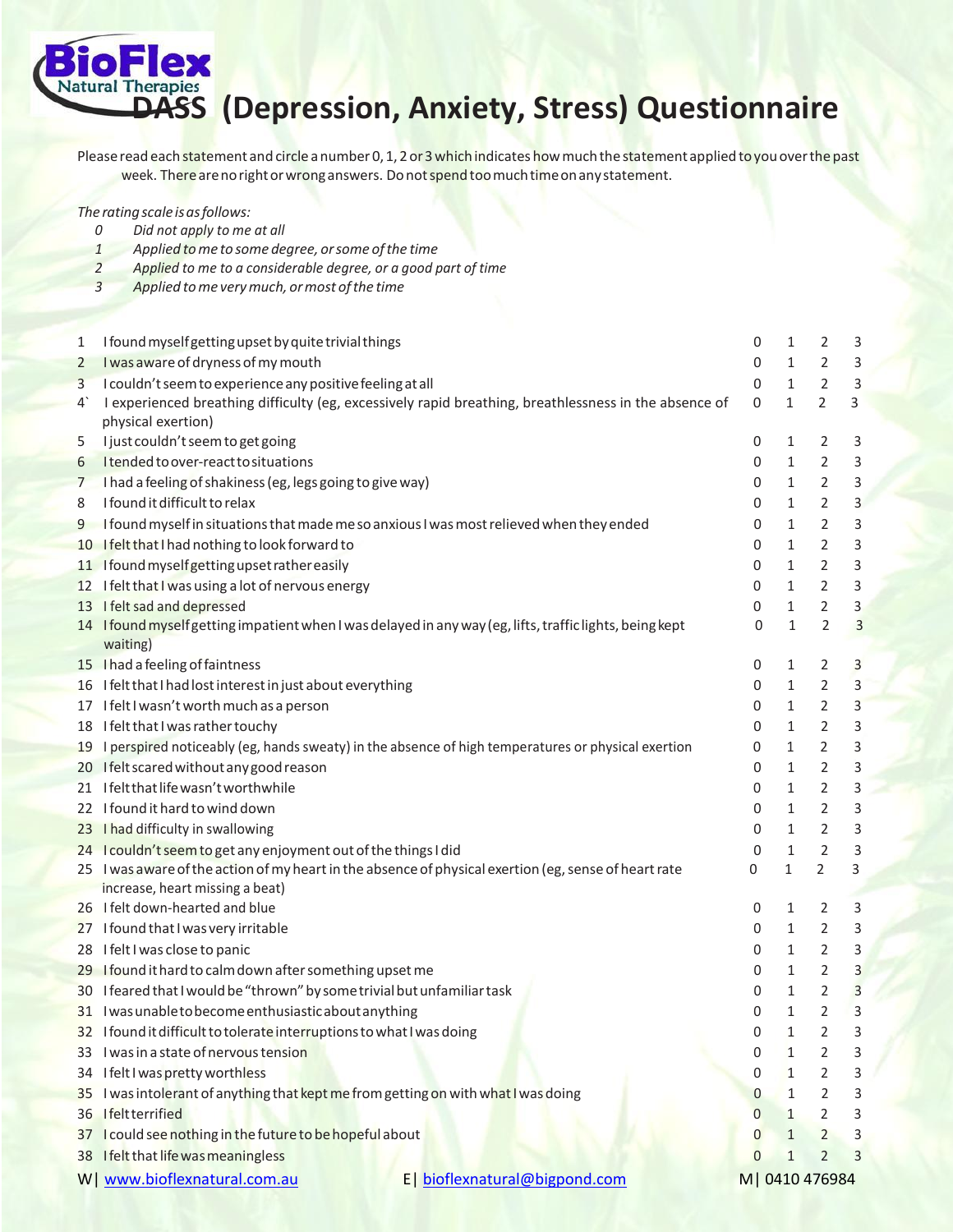

| 39 I found myself getting agitated                                                 | $0 \t1 \t2 \t3$             |  |
|------------------------------------------------------------------------------------|-----------------------------|--|
| 40 I was worried about situations in which I might panic and make a fool of myself | $0 \quad 1 \quad 2 \quad 3$ |  |
| 41 Lexperienced trembling (eg, in the hands)                                       | $0 \t1 \t2 \t3$             |  |
| 42 I found it difficult to work up the initiative to do things                     | $0 \t1 \t2 \t3$             |  |

Enter each score from the questionnaire into the first two columns. Add up each row and enter the score into the available box *(D,Aor S). Add up the each oftheD, Aand S columns.*

| Q              | Score | $\mathbf Q$ | Score | <b>All D Scores</b> | <b>All A Scores</b> | <b>All S Scores</b> |
|----------------|-------|-------------|-------|---------------------|---------------------|---------------------|
| $\mathbf 1$    |       | 22          |       |                     |                     |                     |
| $\overline{2}$ |       | 23          |       |                     |                     |                     |
| $\overline{3}$ |       | 24          |       |                     |                     |                     |
| $\overline{4}$ |       | 25          |       |                     |                     |                     |
| $\sf 5$        |       | 26          |       |                     |                     |                     |
| $\,$ 6 $\,$    |       | $27\,$      |       |                     |                     |                     |
| $\overline{7}$ |       | 28          |       |                     |                     |                     |
| $\,8\,$        |       | 29          |       |                     |                     |                     |
| $\overline{9}$ |       | 30          |       |                     |                     |                     |
| $10\,$         |       | 31          |       |                     |                     |                     |
| 11             |       | 32          |       |                     |                     |                     |
| 12             |       | 33          |       |                     |                     |                     |
| 13             |       | 34          |       |                     |                     |                     |
| 14             |       | 35          |       |                     |                     |                     |
| 15             |       | 36          |       |                     |                     |                     |
| 16             |       | 37          |       |                     |                     |                     |
| 17             |       | 38          |       |                     |                     |                     |
| 18             |       | 39          |       |                     |                     |                     |
| 19             |       | $40\,$      |       |                     |                     |                     |
| $20\,$         |       | $41\,$      |       |                     |                     |                     |
| 21             |       | 42          |       |                     |                     |                     |
| Totals         |       |             |       |                     |                     |                     |

## **DASS Scoring scales**

|                | Depression (D) | Anxiety (A) | Stress (S) |
|----------------|----------------|-------------|------------|
| Normal         | $0 - 9$        | $0 - 7$     | $0 - 14$   |
| <b>Mild</b>    | $10 - 13$      | $8 - 9$     | $15 - 18$  |
| Moderate       | $14 - 20$      | $10 - 14$   | $19 - 25$  |
| Severe         | $21 - 27$      | $15 - 19$   | $26 - 33$  |
| <b>Extreme</b> | Over 28        | Over 20     | Over 34    |

If you score anywhere other than NORMAL, you may like to consider booking an appointment with us to address these concerns.